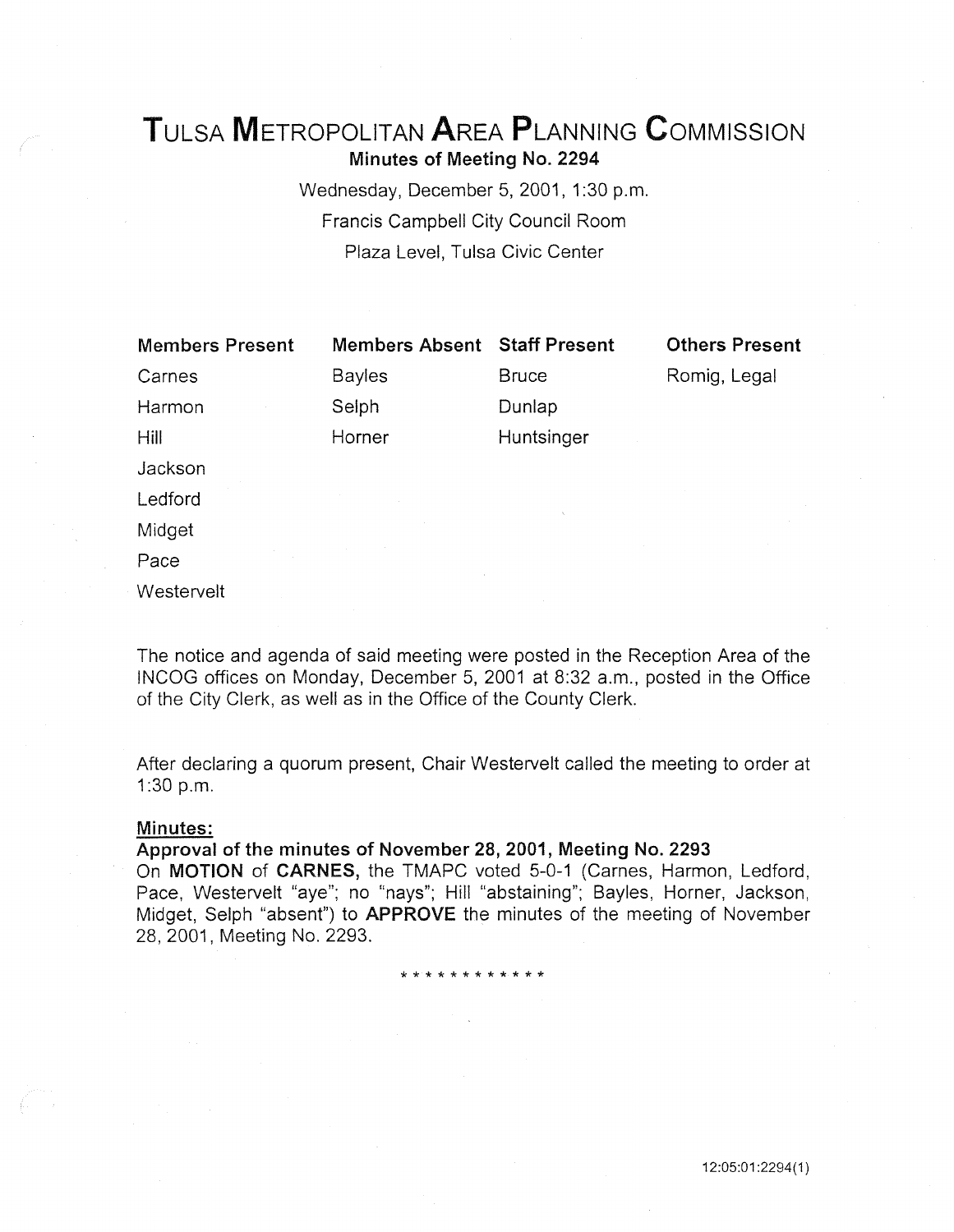## REPORTS:

### Chairman's Report:

Mr. Westervelt announced the following changes for today's agenda:

#### APPLICATION NO.: PUD-599-A-1 Minor Amendment

Applicant: John W. Moody (PD-18) (CD-8)

Location: West of the southwest corner of East 61<sup>st</sup> Street and South 104<sup>th</sup> East Avenue

There were no interested parties wishing to speak.

The applicant has withdrawn this application.

#### \* \* \* \* \* \* \* \* \* \* \*

APPLICATION NO.: PUD-431-B-1

## MINOR AMENDMENT

Applicant: Roy D. Johnsen (PD-26) (CD-8)

Location: West of southwest corner of East 101<sup>st</sup> Street and South Sheridan Road

## Staff Recommendation:

 $\overline{\text{Staff}}$  requests a continuance to December 19<sup>th</sup> in order to give proper notification.

There were no interested parties wishing to speak.

### TMAPC Action; 6 members present:

On MOTION of HARMON, the TMAPC voted 6-0-0 (Carnes, Harmon, Hill, Ledford, Pace, Westervelt "aye"; no "nays"; none "abstaining"; Bayles, Horner, Jackson, Midget, Selph "absent") to **CONTINUE** the minor amendment for PUD-431-B-1 to December 19, 2001 at 1:30 p.m.

#### \* \* \* \* \* \* \* \* \* \* \* \*

### Worksession Reports:

Mr. Westervelt stated that staff would like to inform the Planning Commission about the annexation of Fair Oaks. He requested staff to schedule a worksession for December 19, 2001 and attempt to have all of the Planning Commissioners in attendance.

\* \* \* \* \* \* \* \* \* \* \* \*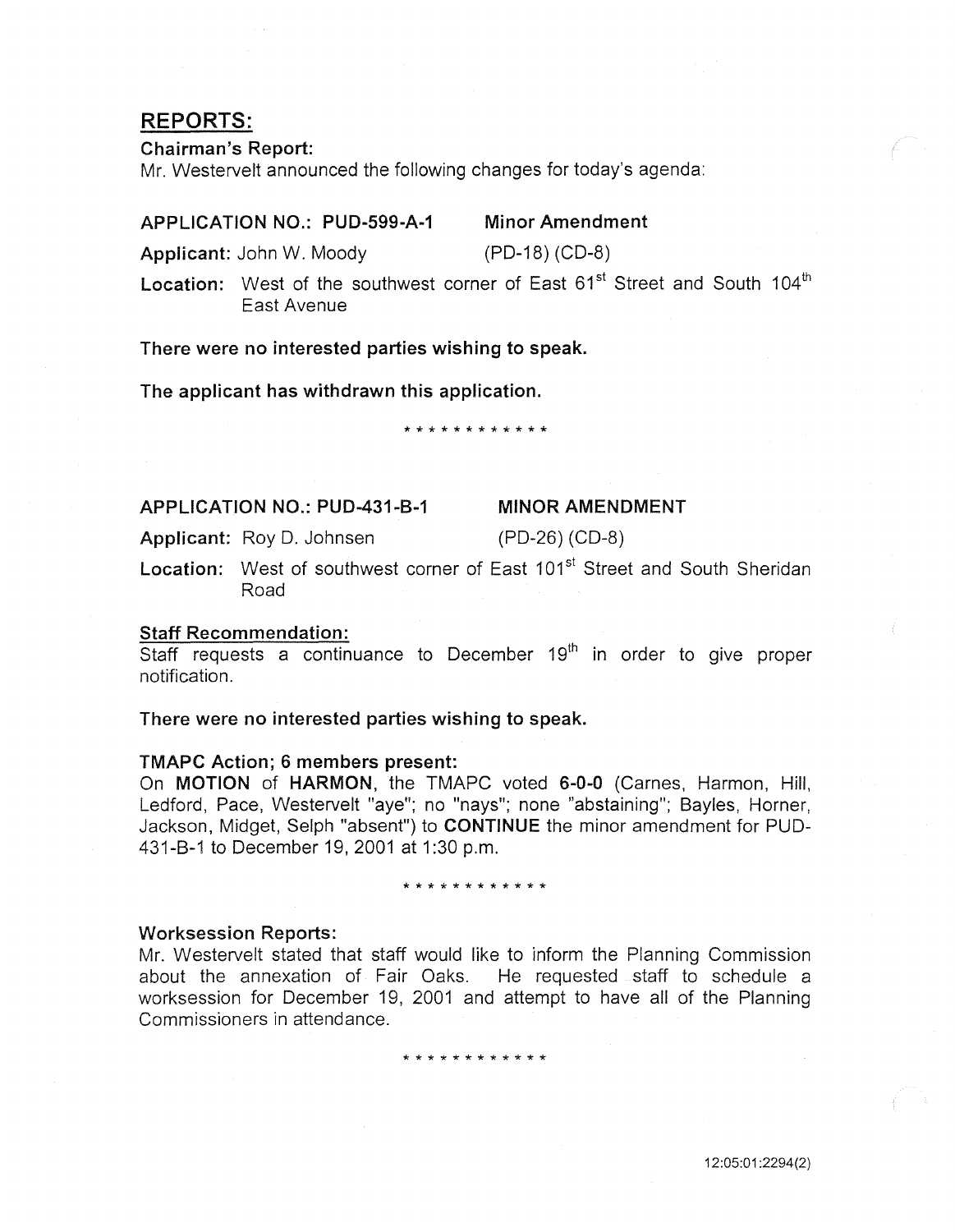### Director's Report:

Mr. Dunlap reported that there is one item on the City Council agenda for Thursday, December 06, 2001. He indicated that Dane Matthews would be attending the meeting.

## \* \* \* \* \* \* \* \* \* \* \* \*

## SUBDIVISIONS:

## FINAL PLAT:

Trinity Park East (3304) (PD-16) (CD-6) Location: South of Pine Street and West of 129<sup>th</sup> East Avenue

## Staff Recommendation:

The project is east of the Trinity Park Plat, which is the site of Church On The Move (Willie George Ministries). The proposed uses of this site will include church-related uses, primarily recreation-related and the storage of buses.

Release letters are in order. Staff recommends **APPROVAL** subject to compliance with requests from the City Attorney's Office.

There were no interested parties wishing to speak.

The applicant indicated his agreement with staff's recommendation.

## TMAPC Action; 6 members present:

On MOTION of HILL, TMAPC voted 6-0-0 (Carnes, Harmon, Hill, Ledford, Pace, Westervelt "aye"; no "nays"; none "abstaining"; Bayles, Horner, Jackson, Midget, Selph "absent") to APPROVE the final plat for Trinity Park East as recommended by staff.

\* \* \* \* \* \* \* \* \* \* \* \*

## PRELIMINARY PLAT:

### Stone Creek Farms (2594)

Location: West of the northwest corner of 51<sup>st</sup> Street and 193<sup>rd</sup> East Avenue.

## Staff Recommendation:

The site is located on the north side of 51<sup>st</sup> Street west of 193<sup>rd</sup> East Avenue (County Line Road). The area on the north side of 51<sup>st</sup> Street is primarily vacant and agricultural in use. An existing airstrip, which is no longer in use, is in the eastern portion of the site. East 51<sup>st</sup> Street is the dividing line between Tulsa and Broken Arrow, with Broken Arrow to the south. Multi family use is to the south.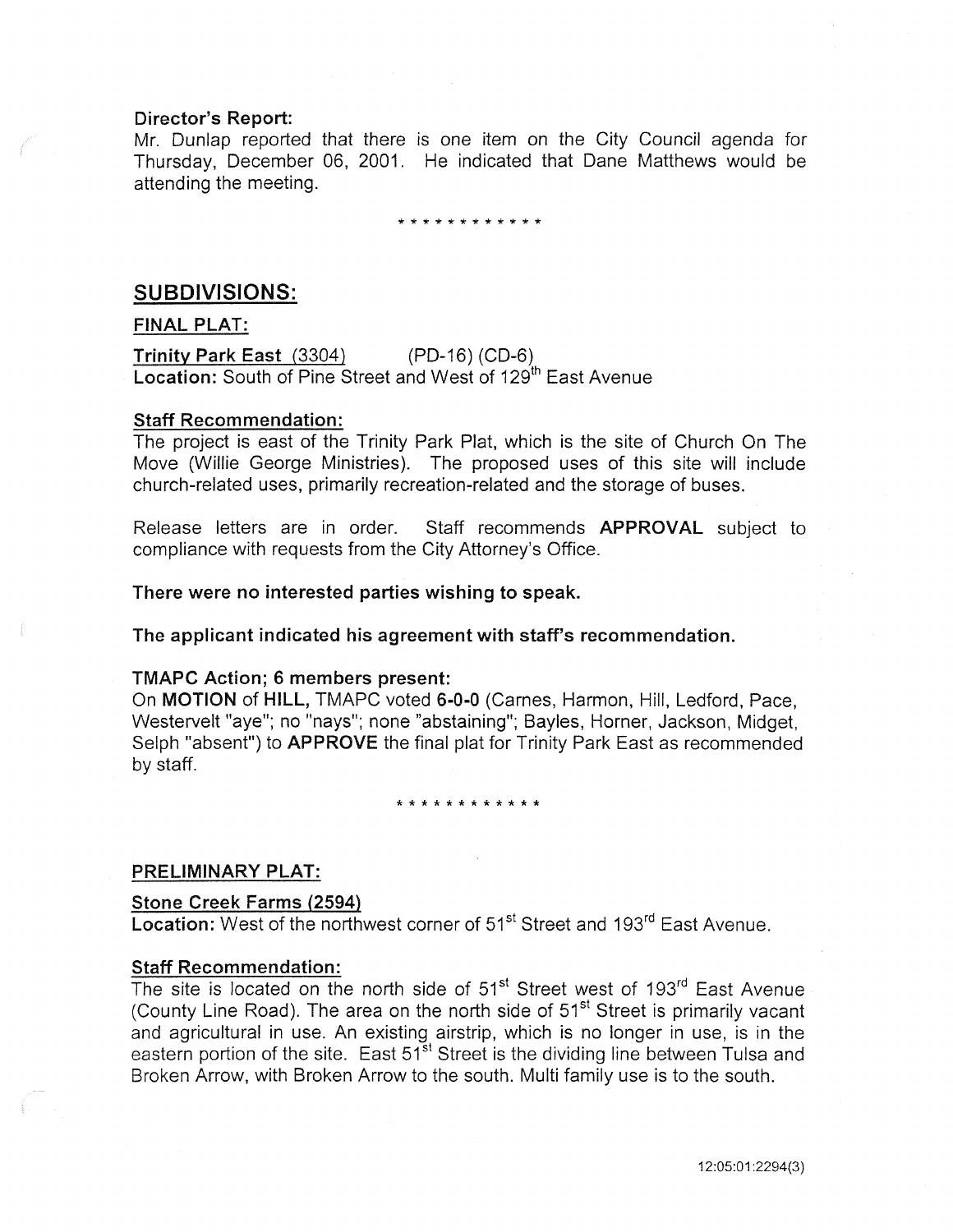The proposed use is single-family residential on lots of approximately 55' x 120'.

The Commission approved the preliminary plat on December 20, 2000. Progress has been slowed due to the cost of water line extension.

The applicant is now ready to proceed with the project and requests extension of the Preliminary Plat. Changes to the plat as previously submitted will be minimal.

Staff recommends **approval** of a six-month extension to June 20, 2002.

## **There were no interested parties wishing to speak.**

**The applicant indicated his agreement with staff's recommendation.** 

### **TMAPC Action; 6 members present:**

On **MOTION of HARMON,** TMAPC voted **6-0-0** (Carnes, Harmon, Hill, Ledford, Pace, Westervelt "aye"; no "nays"; none "abstaining"; Bayles, Horner, Jackson, Midget, Selph "absent") to **APPROVE** the preliminary plat extension to June 20, 2002 (six months) as recommended by staff.

\* \* \* \* \* \* \* \* \* \* \* \*

**Mr. Midget in at 1:36 p.m.** 

## **CONTINUED ZONING PUBLIC HEARING**

## **APPLICATION NO.: PUD-600-8 MAJOR AMENDMENT**

Applicant: Kevin Coutant (PD-18) (CD-8)

**Location:** South of southwest corner of East 91<sup>st</sup> Street and South Toledo

## **Staff Recommendation:**

Development Area A of PUD-600-A consists of approximately 13.34 acres located west of the southwest corner of East 91<sup>st</sup> Street and South Yale Avenue. The approved permitted uses for the Development Area are those permitted by right in an OL district and barber and beauty shops as included within Use Unit 13.

This major amendment proposes to amend the development standards of PUD-600-A to allow the construction of a 80-foot wooden monopole cellular transmission tower. The tower would be located on Lot 4, Block 4, Ashton Creek Office Park. There is an existing cemetery abutting the subject tract on the west. Other boundaries of the tract are abutted by properties that are also included within PUD-600-A.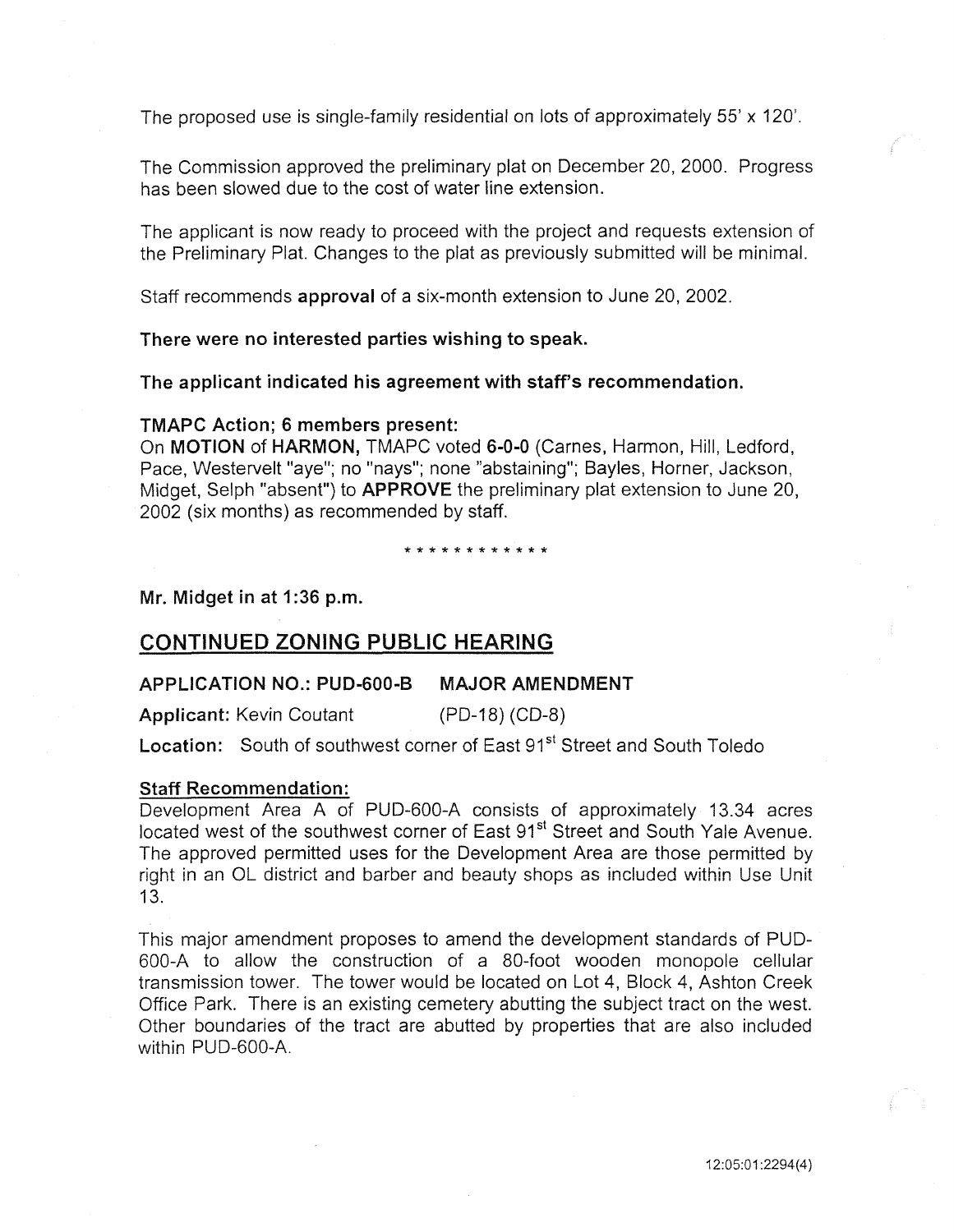Staff finds the uses and intensities of development proposed and as modified by staff to be in harmony with the spirit and intent of the Code. Based on the following conditions, staff finds PUD-600-B as modified by staff, to be: (1) consistent with the Comprehensive Plan; (2) in harmony with the existing and expected development of surrounding areas; (3) a unified treatment of the development possibilities of the site; and (4) consistent with the stated purposes and standards of the PUD Chapter of the Zoning Code.

Therefore, staff recommends **APPROVAL** of PUD-600-B subject to the following L conditions:

- 1. The applicant's Outline Development Plan and Text be made a condition of approval, unless modified herein.
- 2. Development Standards:

Land Area (Net): 900 SF

Permitted Uses:

Cellular communication tower as included within Use Unit 4, which is of a wooden monopole design.

Maximum Tower Height: 80 FT

Maximum Number of Towers: One

### Minimum Setbacks:

The center of the tower shall be 5.0 feet from the north boundary of Lot 4, Block 4, Ashton Creek Office Park and 28.5 feet from the west boundary of the lot.\*

## Other Conditions:

As established within Use Unit 4.

- 3. No zoning clearance permit shall be issued for a lot within the PUD until a detail site plan for the lot, which includes all buildings, parking and landscaping areas, has been submitted to the TMAPC and approved as being in compliance with the approved PUD development standards.
- 4. All trash, mechanical and equipment areas, including building-mounted, shall be screened from public view in such a manner that the areas cannot be seen by persons standing at ground level.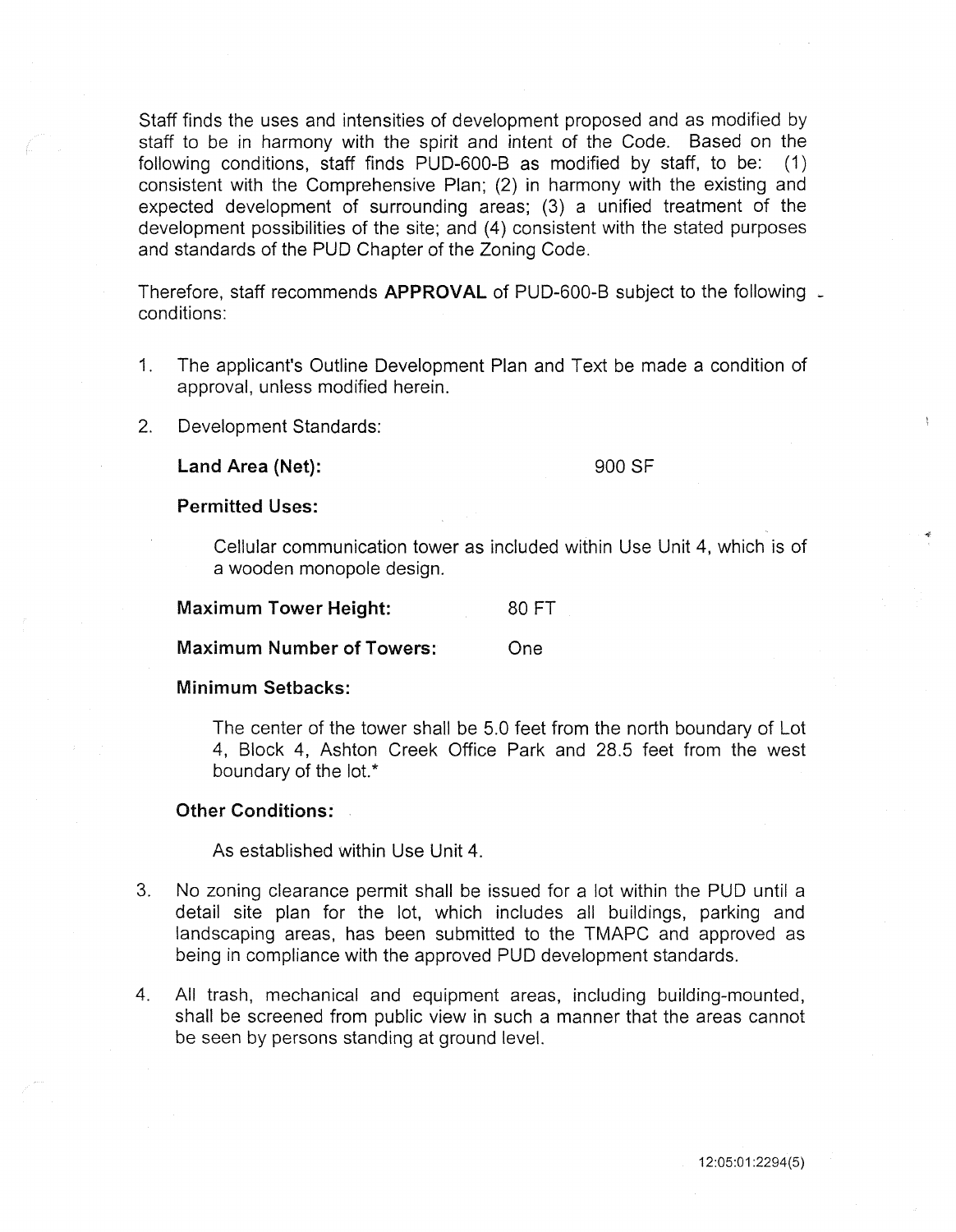- 5. The Department Public Works or a professional engineer registered in the State of Oklahoma shall certify to the appropriate City official that all required stormwater drainage structures and detention areas serving a lot have been installed in accordance with the approved plans prior to issuance of an occupancy permit on that lot.
- 6. No building permit shall be issued until the requirements of Section 11 07F of the Zoning Code have been satisfied and approved by the TMAPC and filed of record in the County Clerk's office, incorporating within the restrictive covenants the PUD conditions of approval and making the City beneficiary to said covenants that relate to PUD conditions.
- 7. Subject to conditions recommended by the Technical Advisory Committee during the subdivision platting process, which are approved by TMAPC.
- 8. Approval of the PUD is not an endorsement of the conceptual layout. This will be done during detail site plan review or the subdivision platting process.
- 9. There shall be no storage of recyclable material, trash or similar material, nor shall trucks or truck trailers be parked in the PUD except while they are actively being loaded or unloaded. Truck trailers shall not be used for storage.

\*As depicted on the attached site plan.

The applicant has submitted an amended site plan and staff has reviewed the amendments are recommends APPROVAL.

### There were no interested parties wishing to speak.

#### Applicant's Comments:

Kevin Coutant, 320 South Boston, Suite 500, Tulsa, Oklahoma 74103, stated that the only amendment to the application is that the tower would be 80 feet rather than the 90 feet as originally requested.

### TMAPC Action; 7 members present:

On MOTION of HILL, the TMAPC voted 7-0-0 (Carnes, Harmon, Hill, Ledford, Midget, Pace, Westervelt "aye"; no "nays"; none "abstaining"; Bayles, Horner, Jackson, Selph "absent") to recommend APPROVAL of the major amendment for PUD-600-B as amended and subject to conditions recommended by staff.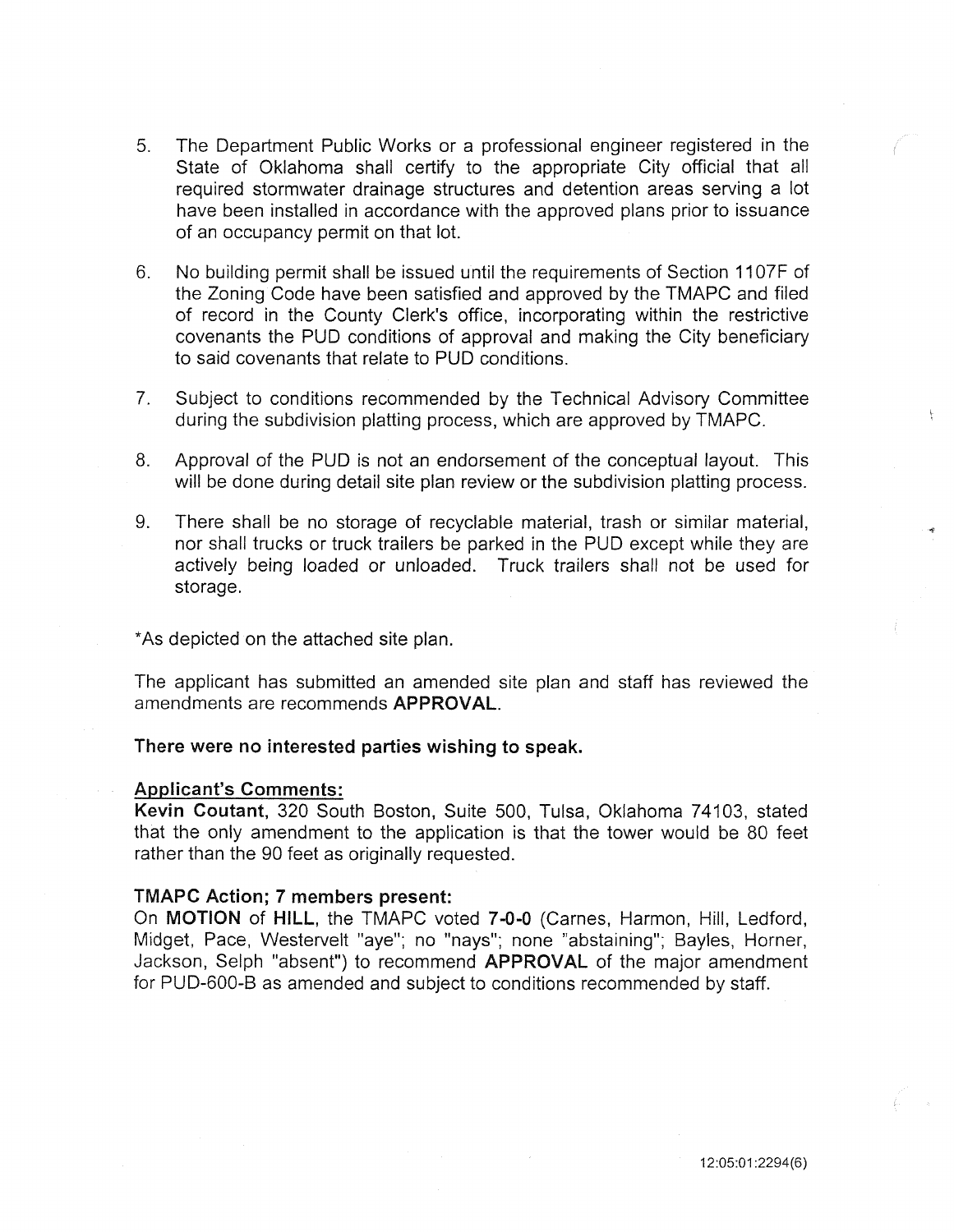## Legal Description for PUD-600-B:

The North 300' of the East 30' of the West 55.' Lot 4, Block 4, Ashton Creek Office Park, an addition to the City of Tulsa, Tulsa County, State of Oklahoma, and located south of the southwest corner of East 91<sup>st</sup> Street South and South Toledo Avenue, Tulsa, Oklahoma, From OL/PUD-600-A (Office Low Intensity District/Planned Unit Development) To OL/PUD-600-B (Office Low Intensity District/Planned Unit Development).

\* \* \* \* \* \* \* \* \* \* \* \*

## APPLICATION NO.: PUD-514-1 MINOR AMENDMENT

Applicant: Roy D. Johnsen (PD-6) (CD-7)

Location: Northeast corner of East 33<sup>rd</sup> Street and South Yale Avenue

## Staff Recommendation:

The applicant is requesting a minor amendment to allow a canopy height of a maximum of 25 feet for a new bank facility. The Planned Unit Development allows a maximum building height of 15 feet.

The underlying zoning for the PUD within the western 200 feet (approximately) of the property is CS, and the eastern part of the property has RS-2 underlying zoning. There are duplex and single-family residential uses to the north, east, and south of the eastern part of the subject site.

Staff can recommend APPROVAL of the minor amendment requested with the conditions that there be no signage or lighting facing the residential uses to the north, east and south and that the canopy remain within the western 225 feet of the Planned Unit Development.

#### TMAPC Comments:

Mr. Harmon asked Mr. Dunlap why the recommendation changed. In response, Mr. Dunlap stated that there was a staff member who thought the case maps were to scale and the proposal didn't scale correctly; however, now it has been corrected. Mr. Harmon asked if the computer-generated maps wouid cause problems in the future; if they were not to scale, it would be miscalculated. In response, Mr. Dunlap stated that staff and Mr. Johnsen agree that the case maps should be to scale. Mr. Dunlap commented that staff would address this issue.

### Applicant's Comments:

Roy Johnsen, 201 West 5<sup>th</sup>, Suite 501, Tulsa, Oklahoma 74103, stated that the case maps are to scale and they are not out of proportion; however, it is not a recognized scale. He explained that the staff member used the regular scale assuming it was to architectural scale. He commented that the map is correct proportionally and it is still helpful.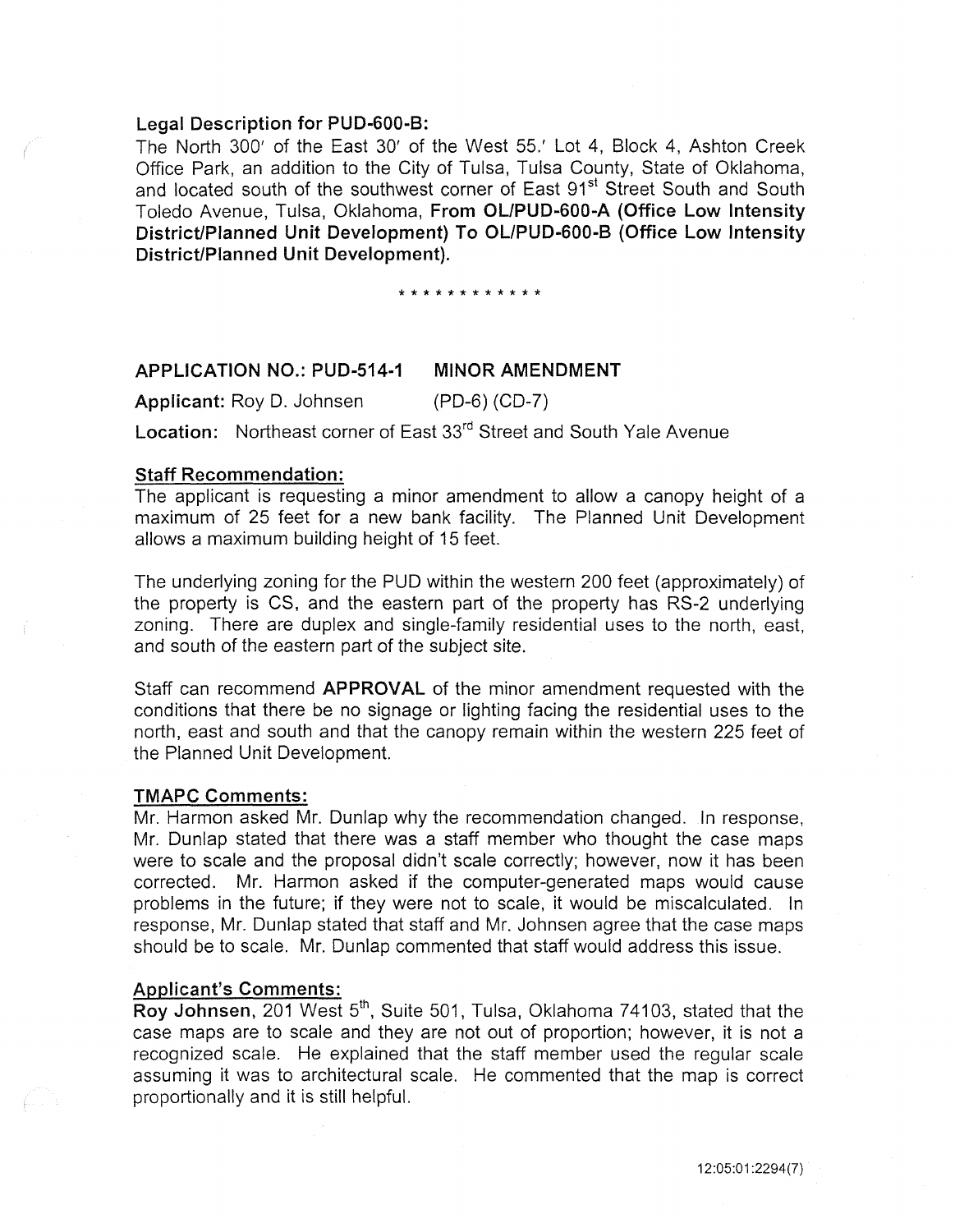## TMAPC Action; 8 members present:

On MOTION of CARNES, TMAPC voted 7-0-1 (Carnes, Harmon, Hill, Ledford, Midget, Pace, Westervelt "aye"; no "nays"; Jackson" abstaining"; Bayles, Horner, Selph "absent") to APPROVE the minor amendment for PUD-514-1 subject to conditions as recommended by staff.

### \* \* \* \* \* \* \* \* \* \* \* \*

## ZONING PUBLIC HEARING

## APPLICATION NO.: PUD-390-A MAJOR AMENDMENT

Applicant: John W. Moody (PD-18) (CD-7)

Location: Northeast corner of East 61<sup>st</sup> Street and South 89<sup>th</sup> East Avenue

## Staff Recommendation:

PUD-390 consists of 2.2913 acres located at the northeast corner of East  $61<sup>st</sup>$ Street and South 89<sup>th</sup> East Avenue. The PUD was approved for uses permitted in an OL district, excluding funeral home use and drive-bank facilities. This major amendment proposes to divide the site into two development areas. Development Area A would contain a branch bank with drive-in facilities. Development Area B is proposed for office uses.

The subject tract is zoned PUD-390/0L. The tract is abutted on the north by single-family dwellings zoned RS-3 and on the east by a townhouse development zoned RT. To the west of the tract, across South 89<sup>th</sup> East Avenue, are singlefamily dwellings and duplexes zoned RS-3. To the south, across East 61<sup>st</sup> Street South, is vacant property zoned RM-1/PUD-397 that has been approved for uses permitted by right in an OL district, excluding funeral homes and drive-in banks.

The conditions are very similar to those in 1985 when the City Commission found that drive-in bank facilities were not appropriate for the site.

Staff finds the uses proposed to not be consistent with the Comprehensive Plan or harmony with the existing and expected development of surrounding areas.

Therefore, staff recommends DENIAL of PUD-390-A.

If the Planning Commission finds that drive-in banking facilities are appropriate on the subject tract, staff would recommend the following conditions:

1. The applicant's Outline Development Plan and Text be made a condition of approval, unless modified herein.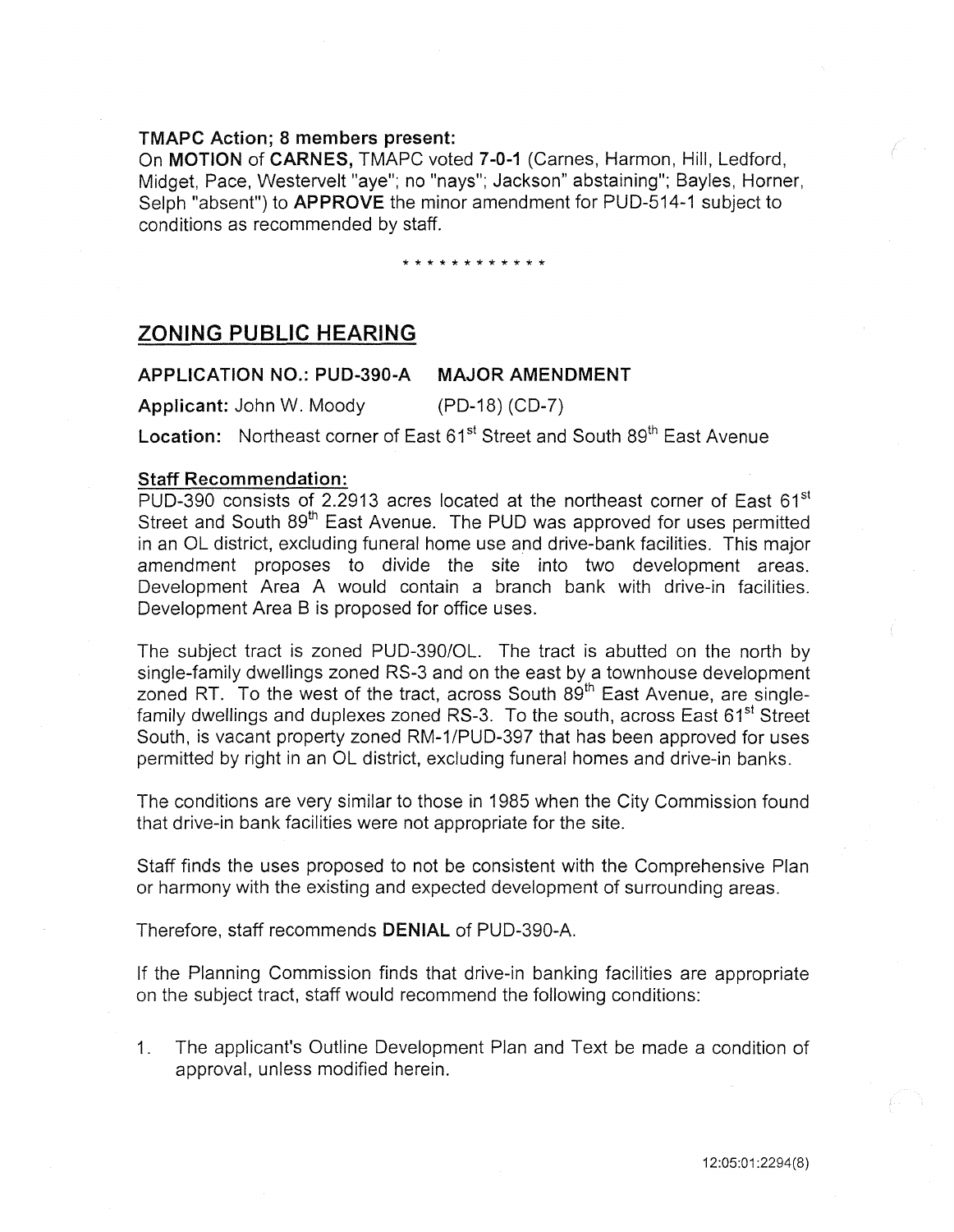## 2. Development Standards:

## DEVELOPMENT AREA A

## Land Area (Net): 49,807 SF

## Permitted Uses:

Those uses included within Use Unit 11, including drive-in bank facilities and excluding funeral home uses.

| <b>Maximum Building Floor Area:</b> | 5,000 SF |
|-------------------------------------|----------|
|                                     |          |

Maximum Building Height: Character Cone-story

## Minimum Building Setbacks:\*

| From the centerline of East 61 <sup>st</sup> Street | 100 FT |
|-----------------------------------------------------|--------|
| From the centerline of South 89th East Avenue       | 55 FT  |
| From the east boundary of the Development Area      | 5 FT   |
| From the north boundary of the Development Area     | 20 FT  |

## Minimum Off-Street Parking:

As required by the applicable Use Unit of the Tulsa Zoning Code.

## Minimum Landscaped Area: 15% of net lot area.

Signs:

As permitted in an OL district, but there shall be no west-or northfacing wall signs. A non-backlit sign shall be allowed on the westfacing wall as presented by applicant.

### Other Bulk and Area Requirements:

As established within an OL district.

\*The drive-in facility, and/or canopy, shall be located on the south side of the building, shall be set back a minimum of 110 feet from the north boundary of the PUD and shall meet the other minimum building setback requirements listed above.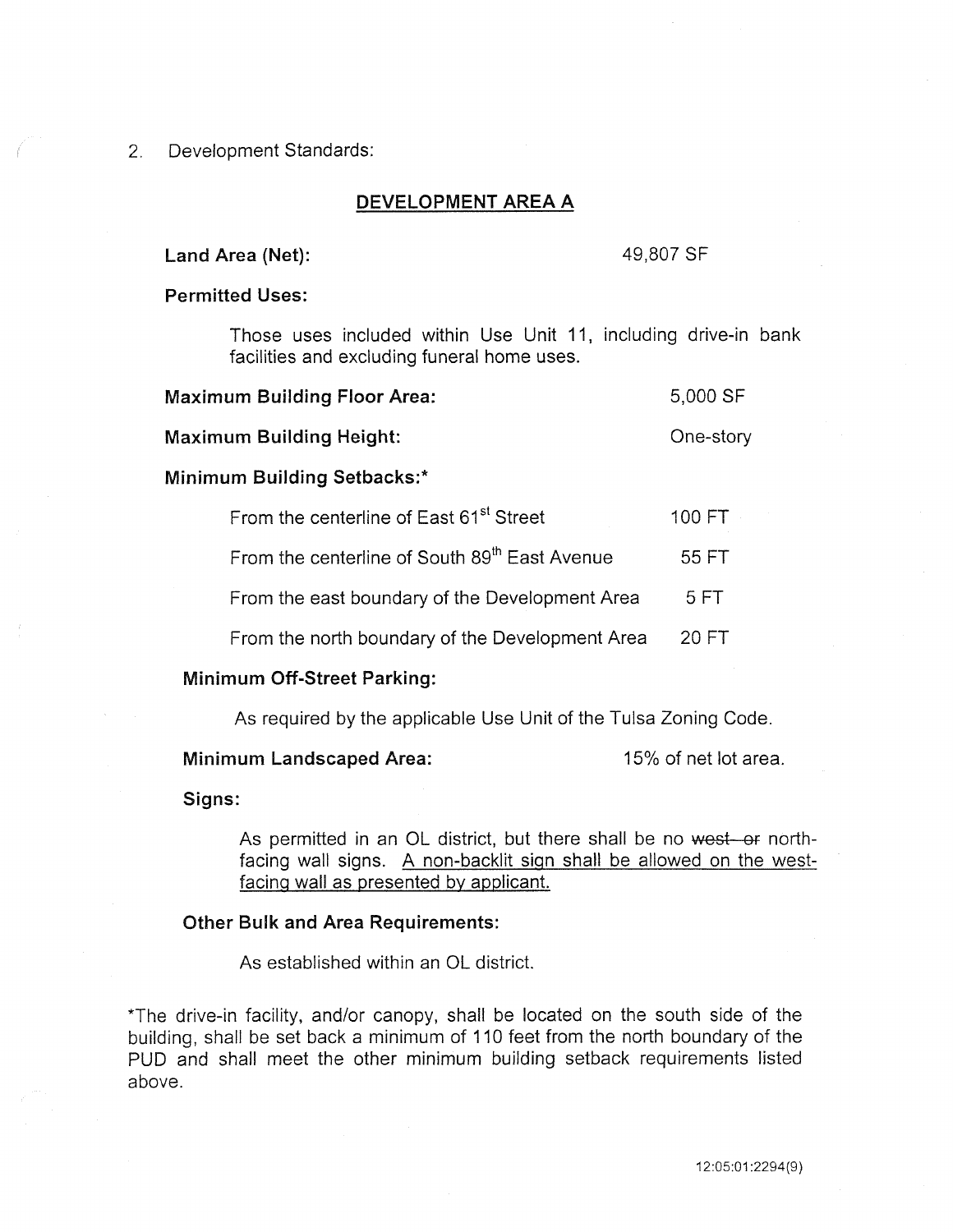# DEVELOPMENT AREA 8

## Land Area (Net): 50,000 SF

### Permitted Uses:

Those uses included within Use Unit 11, excluding drive-in bank facilities and funeral home uses.

| <b>Maximum Building Floor Area:</b> | 33,700 SF |
|-------------------------------------|-----------|
|-------------------------------------|-----------|

Maximum Building Height: Character Cone-story

## Minimum Building Setbacks:

| From the centerline of East 61 <sup>st</sup> Street | 100 FT |
|-----------------------------------------------------|--------|
| From the west boundary of the Development Area      | 5 FT   |
| From the north boundary of the Development Area     | 20 FT  |
| From the east boundary of the Development Area      | 50 FT  |

## Minimum Off-Street Parking:

As required by the applicable Use Unit of the Tulsa Zoning Code.

Minimum Landscaped Area: 15% of net lot area.

Signs:

As permitted in an OL district, but there shall be no north- or eastfacing wall signs.

## Other Bulk and Area Requirements:

As established within an OL District.

- 3. The north sides of the buildings shall be architecturally compatible in treatment and materials with other building façades.
- 4. There shall be a maximum of two access points to East 61<sup>st</sup> Street and there shall be <del>no</del> one access point permitted to South 89<sup>th</sup> East Avenue per the revised site plan. Each lot in the PUD shall have vehicular access to all other lots in the PUD through the use of mutual access easements. All access shall be approved by Traffic Engineering.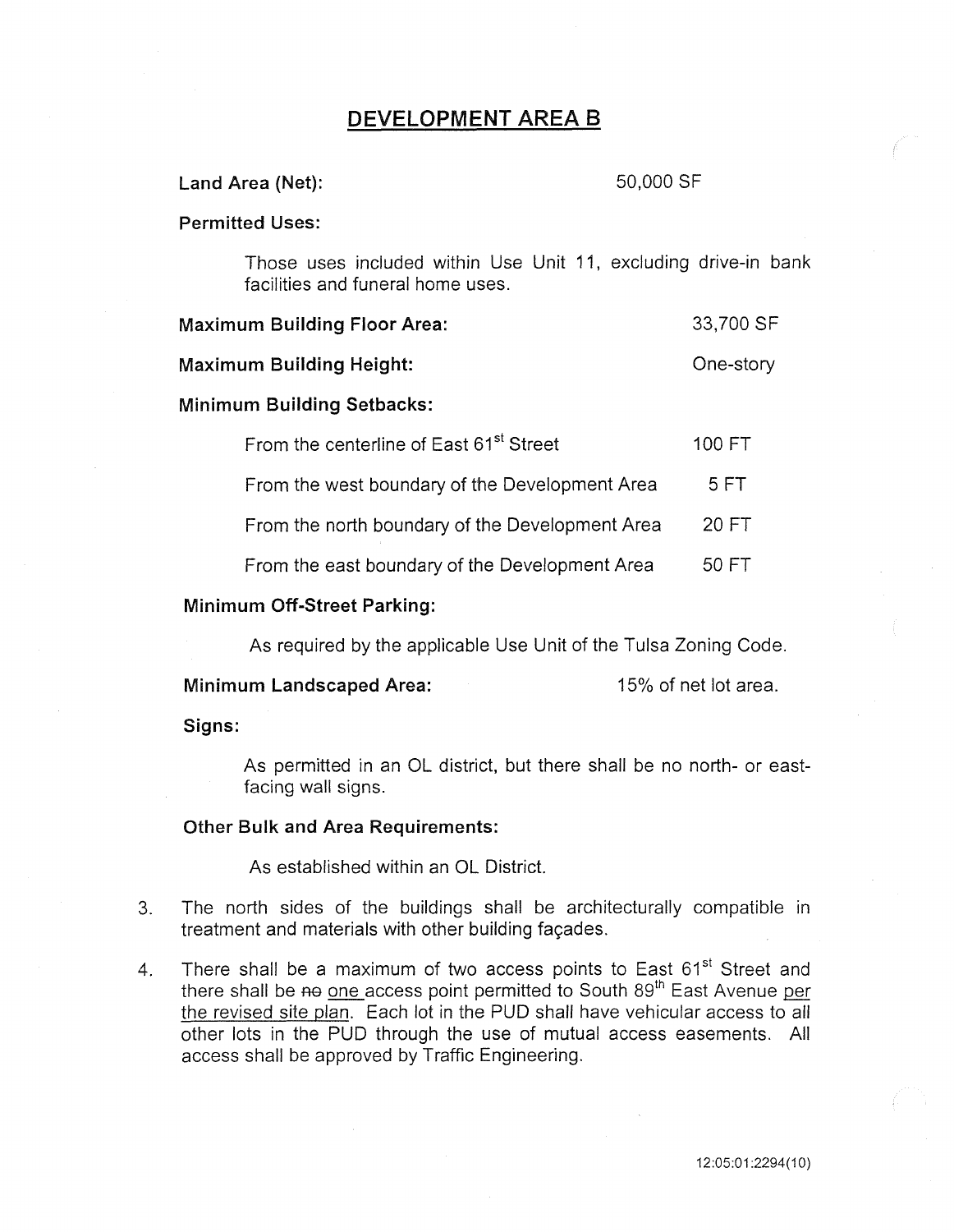- 5. Landscaping and screening within the PUD shall meet or exceed the requirements of the Tulsa Zoning Code. There shall be a six-foot high or higher masonry wall having a stucco exterior finish in appearance on both sides constructed of the same brick materials as the bank building and maintained along the east and north and west boundaries of the PUD. There shall be berming and landscaping and/or a three-foot solid masonry wall on the west boundary in order to block headlights to be approved by TMAPC at detail site plan review. The masonry-screening wall for Development Area B shall be constructed when the said tract is developed and shall be approved by the TMAPC at detail site plan review. There shall be a landscaped strip a minimum of ten feet in width along the east, north and west boundaries of the PUD, increasing to 20 feet between the buildings and the north boundary lines.
- 6. No zoning clearance permit shall be issued for a lot within the PUD until a detail site plan for the lot, which includes all buildings, parking and landscaping areas, has been submitted to the TMAPC and approved as being in compliance with the approved PUD development standards.
- 7. A detail landscape plan for each lot shall be approved by the TMAPC prior to issuance of a building permit. A landscape architect registered in the State of Oklahoma shall certify to the zoning officer that all required landscaping and screening fences have been installed in accordance with the approved landscape plan for the lot, prior to issuance of an occupancy permit. The landscaping materials required under the approved plan shall be maintained and replaced as needed, as a continuing condition of the granting of an occupancy permit.
- 8. No sign permits shall be issued for erection of a sign on a lot within the PUD until a detail sign plan for that lot has been submitted to the TMAPC and approved as being in compliance with the approved PUD development standards.
- 9. All trash, mechanical and equipment areas, including building-mounted, shall be screened from public view in such a manner that the areas cannot be seen by persons standing at ground level. There shall be no trash mechanical and equipment within the north 25 feet of the PUD.
- 10. Lighting used to illuminate the subject tract shall be so arranged as to shield and direct the light away from adjacent residential areas. Shielding of such light shall be designed so as to prevent the light-producing element of the light fixture from being visible to a person standing in adjacent residential areas or public street right-of-way.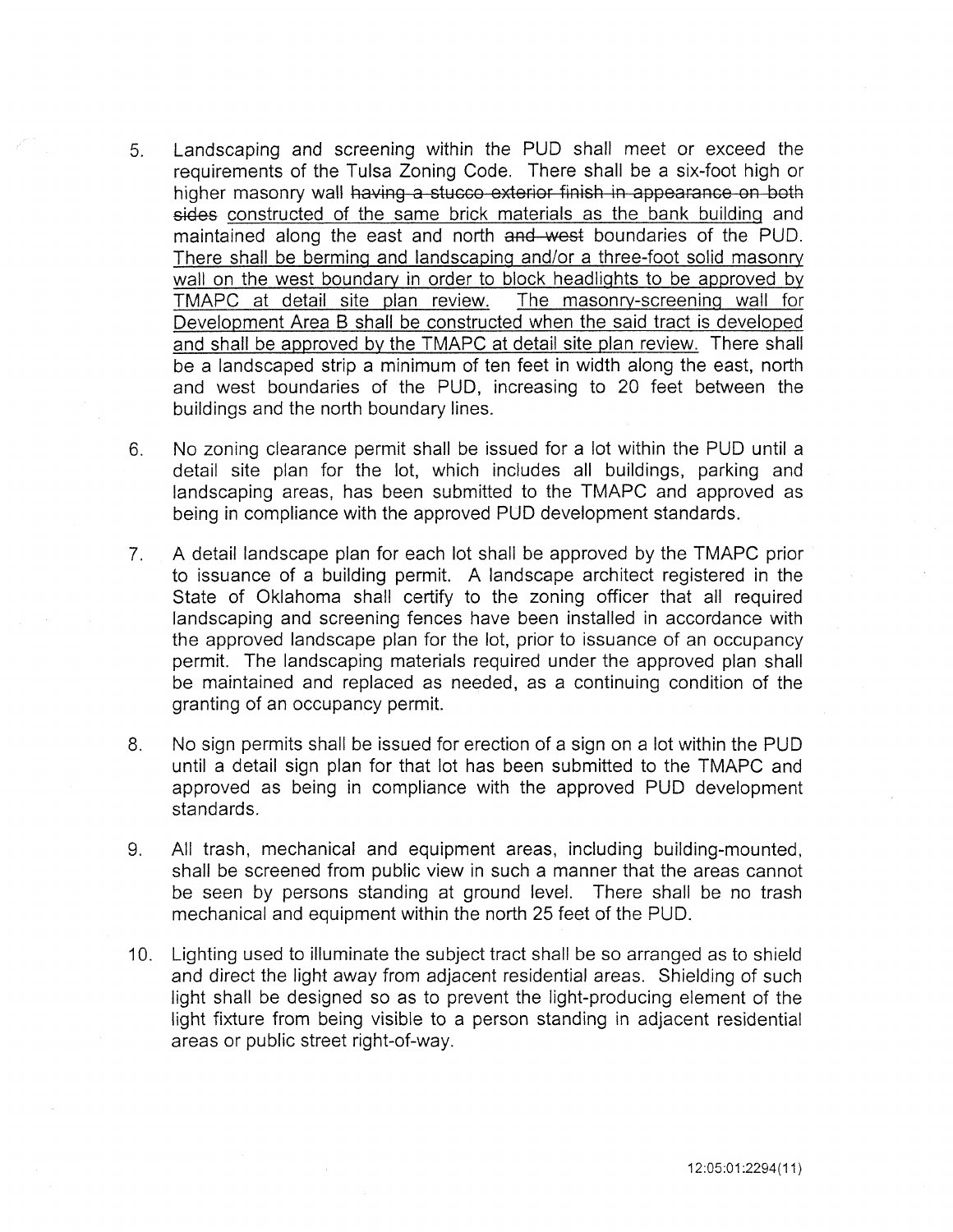- 11. The department public works or a professional engineer registered in the State of Oklahoma shall certify to the appropriate City official that all required stormwater drainage structures and detention areas serving a lot have been installed in accordance with the approved plans prior to issuance of an occupancy permit on that lot.
- 12. No building permit shall be issued until the requirements of Section 1107F of the Zoning Code have been satisfied and approved by the TMAPC and filed of record in the County Clerk's office, incorporating within the restrictive covenants the PUD conditions of approval and making the City beneficiary to said covenants that relate to PUD conditions.
- 13. Subject to conditions recommended by the Technical Advisory Committee during the subdivision platting process, which are approved by TMAPC.
- 14. Approval of the PUD is not an endorsement of the conceptual layout. This will be done during detail site plan review or the subdivision platting process.
- 15. There shall be no outside storage of recyclable material, trash or similar material outside a screened receptacle, nor shall trucks or truck trailers be parked in the PUD except while they are actively being loaded or unloaded. Truck trailers shall not be used for storage.

Mr. Dunlap stated that the applicant is submitting a revised site plan (Exhibit A-2).

## **TMAPC Comments:**

Mr. Harmon asked why drive-in facilities or funeral homes were singled out when it was originally approved. In response, Mr. Dunlap stated that it was a traffic issue and the City Commission felt that these two facilities should not be included in the original PUD approval and staff does not feel that the conditions have changed significantly.

Mr. Westervelt asked for the history of the original approval. In response, Mr. Dunlap stated that he believes there was an application made for OL zoning and staff recommended denial to the Planning Commission and it was denied. Mr. Dunlap explained that the applicant took the application to the City Commission and it was sent back to the Planning Commission with instructions that there should be a PUD submitted with the requested zoning change. It was at this time that the Planning Commission recommended that drive-in banks and funeral homes should be deleted and the City Commission approved the Planning Commission's recommendation.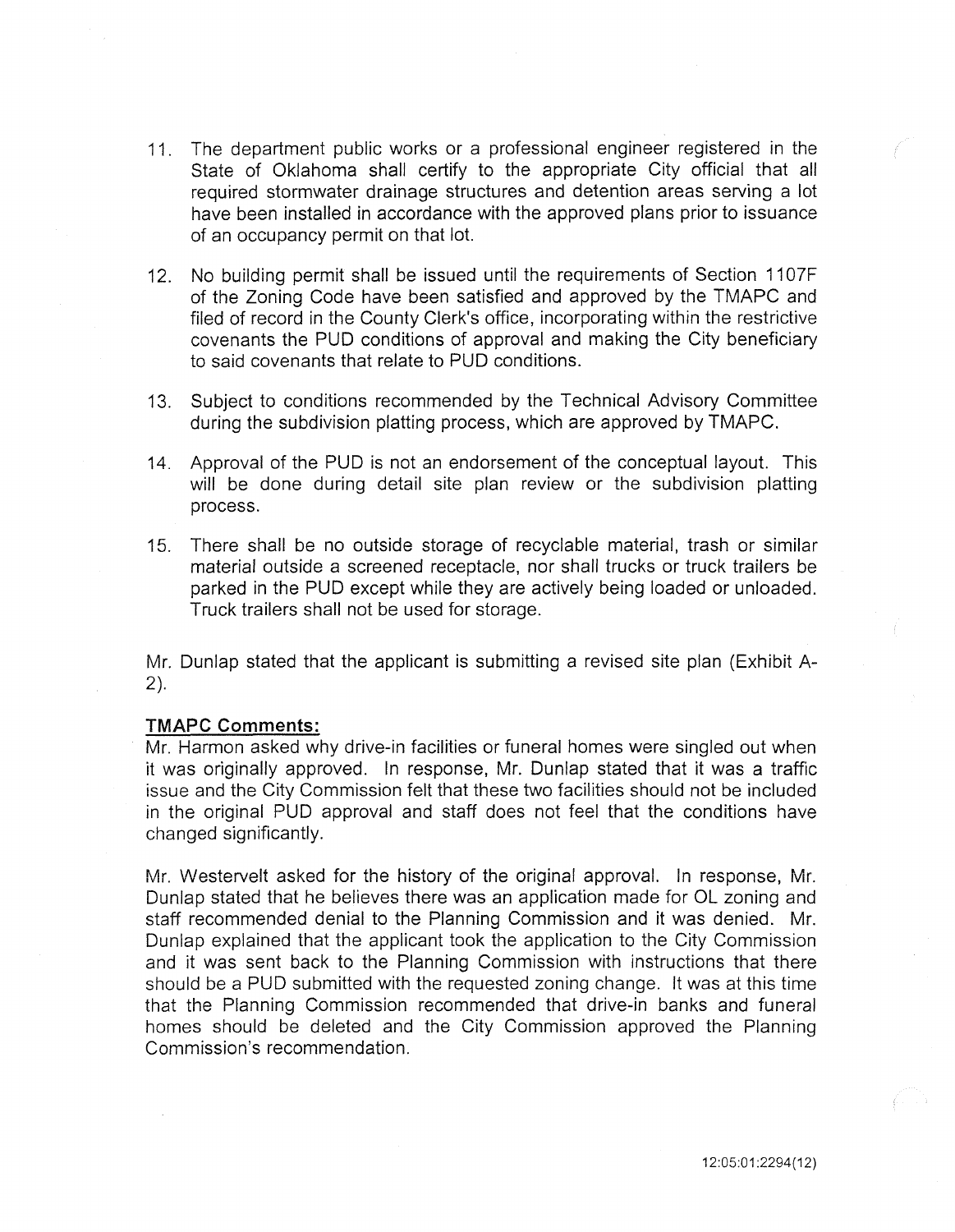## Applicant's Comments:

John Moody, 7146 South Canton Avenue, Tulsa, Oklahoma 74136-6303, representing the applicant, cited the history of the original PUD. He stated that the original PUD did have conditions that there would be no drive-in bank or funeral home facilities erected. He indicated that a 38,500 square foot singlestory office building was approved in the original application.

Mr. Moody stated that the subject property has been available for office purposes since 1985 and during this time he believes that changes have occurred which would merit having a drive-in bank. The site is approximately 2  $\frac{1}{2}$  acres with four hundred feet frontage on 61<sup>st</sup> Street and 250 feet of depth running north and south. The subject property has been divided into two development areas (Development Area A is located on the corner of South 89<sup>th</sup> and East 61<sup>st</sup>, which would be the bank facility). Development Area B is the balance of the subject property.

Mr. Moody submitted photographs of the surrounding area (Exhibit A-2). He indicated that the house directly across from the subject property has one window on the east-facing wall. The window is farther to the south of the property and the house is close to East 61<sup>st</sup> Street. He commented that the traffic on East 61<sup>st</sup> Street would wash out any noise from the drive-in banking facility. The house is located at an intersection of a collector street and an arterial street and all negative impacts have probably already occurred to the subject house.

Mr. Moody stated that the traffic access onto South 89<sup>th</sup> East Avenue was farther to the north, but after discussing this with Traffic Engineering, it has been moved to the south. Traffic and their lights would be shining directly into the street with the modified access onto South 89<sup>th</sup> East Avenue.

Ted Sack, 111 South Elgin, Tulsa, Oklahoma 74120, stated that he met with Mark Brown, Traffic Engineering, to discuss the access points. He explained that he discussed access points onto 61<sup>st</sup> Street and onto South 89<sup>th</sup> East Avenue. Mr. Sack stated that Mr. Brown suggested moving the access point onto South 89<sup>th</sup> East. Avenue to the south in order to align with 60<sup>th</sup> Place and away from the front windows of the single-family residence.

### TMAPC Comments:

 $Mr$ . Westervelt asked Mr. Sack if the access would align with  $60<sup>th</sup>$  Place or almost align with 60<sup>th</sup> Place. In response, Mr. Sack stated that the access point is a little farther south than 60<sup>th</sup> Place.

Mr. Sack walked away from the microphone; therefore, tape is inaudible.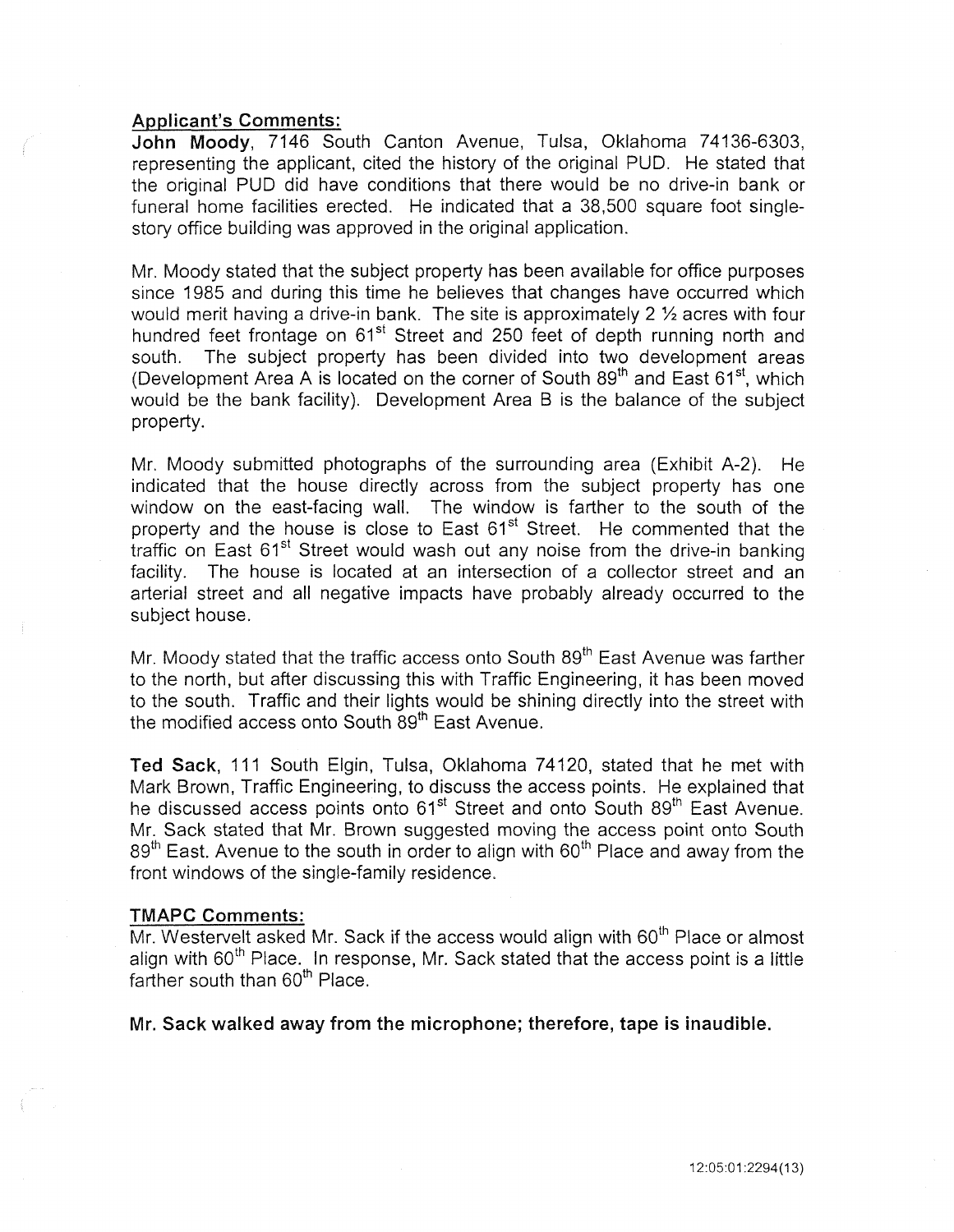Mr. Carnes asked Mr. Sack why the access point isn't totally lined up with the street to the west. In response, Mr. Sack stated that he wouldn't have a problem with doing that if the Planning Commission would like. Mr. Sack commented that it would make a small jog when exiting the drive-through.

Mr. Westervelt stated that if the northbound lane of the exit were aligned with the street ( $60<sup>th</sup>$  Place), then it would prevent headlights from shining into homes. Traffic turning into the banking facility would not create an impact because the lights would not shine into homes. If the site plan works better internally with the one-lane offset, then it would be the best proposal. Mr. Moody pointed out that the access points onto East 61<sup>st</sup> Street have been reduced to two access points.

Mr. Moody continued to cite the uses and surrounding properties in the subject area. He indicated that there is a banking facility to the southeast of the subject tract. He stated that this bank was not in existence in 1985 and it is significant regarding changes in the subject area.

Mr. Moody stated that Superior Bank would be the occupant of the proposed drive-in banking facility. Mr. Moody submitted a photograph of the proposed building (Exhibit A-1).

Mr. Moody stated that he wanted to address the condition regarding a six-foot high screening wall erected on the west side of the subject property. He requested that the six-foot high screening wall on the west side or the South  $89<sup>th</sup>$ frontage, because it would screen the front of the building and for security reasons the bank does not have any screening walls on the sides that would permit would-be criminals. He proposed a combination of berms and shrubbery in lieu of the six-foot screening wall. The berms and shrubbery would be approximately three feet high, which would screen headlights of the cars.

Mr. Moody stated that the staff is requesting that there not be any wall signs on the north- and west-face of the building. He indicated that he has no objection to restricting wall signs on the north side of the building, but he does request permission to erect a wall sign on the west-facing wall. He explained that the sign is the name of the bank and it is not backlit, which should not be offensive to the subject area.

Mr. Moody addressed the six-foot high masonry fence with a stucco finish. He explained that the bank would prefer a wood privacy fence, but he understands the reasons for masonry fencing. If the masonry screening fence requirement were imposed on the north side of the property, he would like to request that the screening fence have the same brick as the bank building rather than stucco.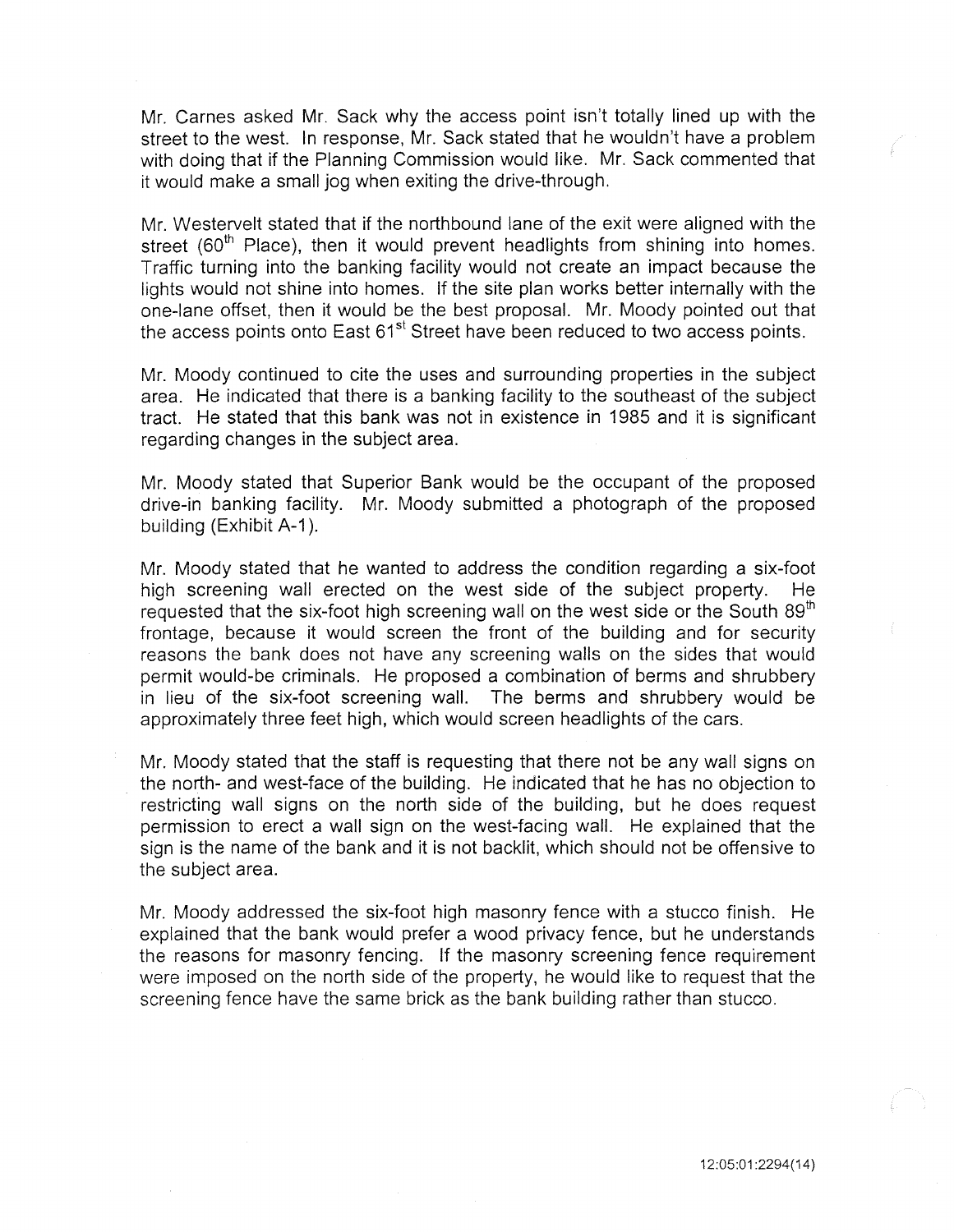Mr. Moody stated that Development Area B is a generic single-story office building and utilizing the balance of the office square footage that was originally approved. There are no exact or definite plans for Development Area B at this time.

Mr. Westervelt asked Mr. Moody if he would be returning with a request to develop Area B with an intense use next door because there is now a buffer to the corner if this application is approved today. In response, Mr. Moody stated that he does not believe it would. Mr. Moody explained that there is a residential multifamily townhouse on the east side of the subject property and a single-story office building would probably be the best that could be developed.

## **TMAPC Comments:**

Mr. Harmon stated that on the north side of 61<sup>st</sup> Street to Eaton Square and Mingo Creek there have been no office, commercial or industrial development. Mr. Harmon asked Mr. Moody for specific changes that he feels warrant the approval of this proposal. In response, Mr. Moody stated that there is an existing bank to the south side of the parcel and the absence of any protestants. Mr. Moody commented that the conditions imposed on the proposal would prevent any adverse effects. Mr. Moody concluded that he believes the bank use is appropriate since 61<sup>st</sup> Street has been improved to a five-lane arterial street.

Mr. Moody stated that the type of fence along the north side of the office building would be installed, which would offer additional screening. He commented that during the detail site plan he would submit the actual material, which would some type of masonry that would compatible with the office building and the proposed bank.

Mr. Harmon asked Mr. Moody if the masonry screening fence goes the full length of the north and east boundary of the properties. In response, Mr. Moody stated that Development Area B would go with the normal screening fence, but it would extend the entire north flank of the proposed bank property.

Ms. Pace stated that she feels that the development of the masonry fence should be unified between the two lots (north and east boundary). She agreed with the berming on the west side to prevent lights from shining into homes, but the two development areas should have a unified fence treatment that would surround the entire north and east sides. Mr. Westervelt stated that it may be better to have a condition in the motion that Development Area B would be required to have a masonry-screening wall on the boundaries when the tract is developed. Ms. Pace agreed, but would like to see that the wording include unified masonry screening walls. In response, Mr. Westervelt stated that the office building may not be made of the same brick as the proposed bank and the Planning Commission may want to decide on this during detail site plan review when Development Area B is developed. Mr. Moody agreed with the wording that a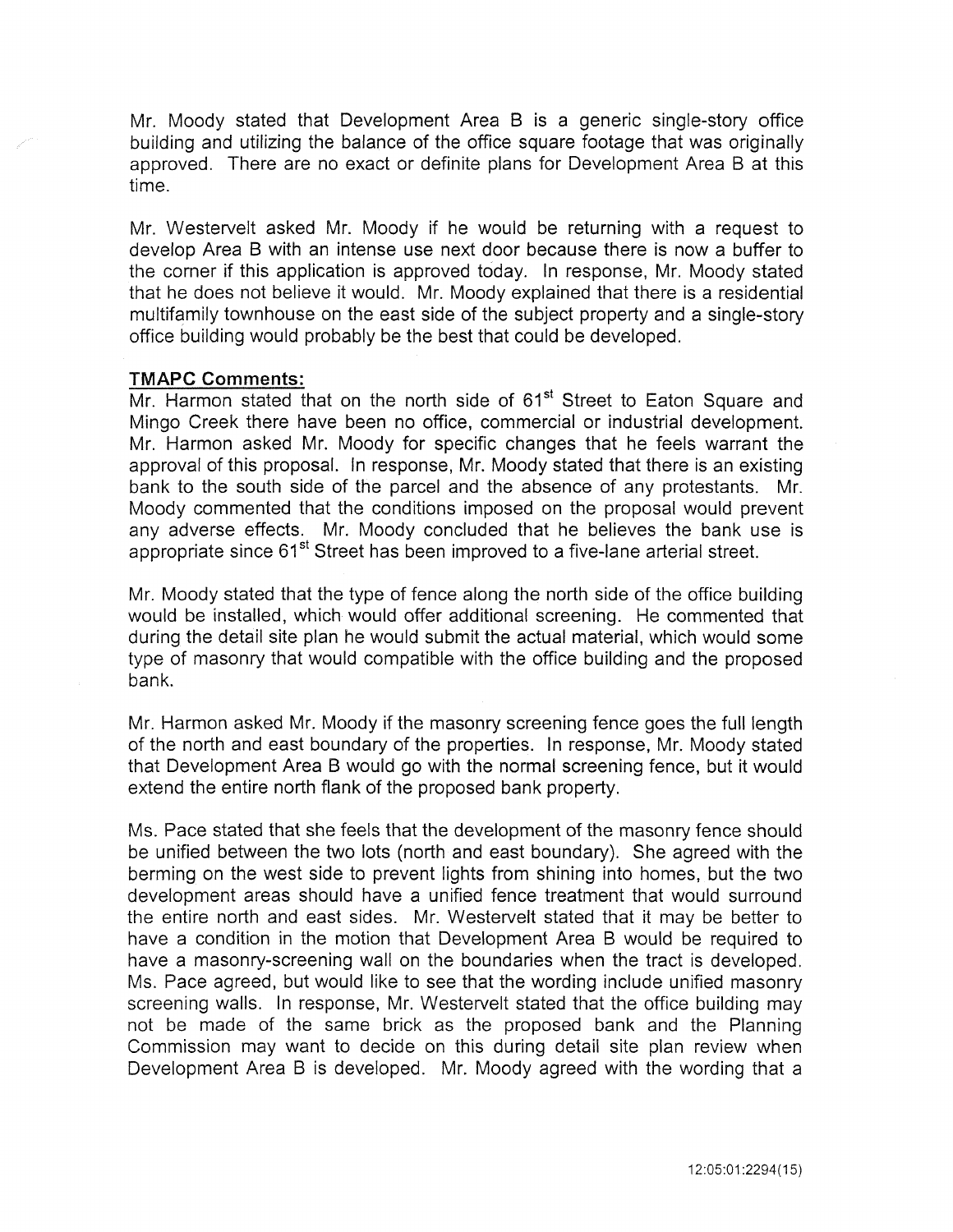masonry fence shall be erected on Development Area B when it is developed and the masonry type is reviewed during detail site plan.

Mr. Ledford expressed concerns with the proposal of berming and landscaping on the west boundary. He suggested a half-wall should be required to hide the headlights of the vehicles. The bank parking lots would be utilized in the evening and the headlights would be directly into the homes across the street on the west side.

Mr. Harmon stated that he feels comfortable with the short wall on the west boundary. He commented that the two homeowners who could possibly be impacted by the proposal have not protested and there are no interested parties present. Mr. Dunlap stated that in the past staff has stated that "... It shall be screened by berms, landscaping and/or wall, which shall be approved by TMAPC at detail site plan review."

Ms. Pace asked if there was a zoning sign on the subject property. She commented that she is concerned that there are no interested parties here to object to this proposal. In response, Mr. Dunlap stated that there was a zoning sign on the subject property when staff conducted a field check. Mr. Harmon and Mr. Carnes stated that they viewed the proposed site and do not recall seeing the zoning sign.

Ms. Pace questioned how many people would have been notified by mail regarding this application. In response, Mr. Dunlap indicated that there were approximately 40 people notified by mail.

After a lengthy discussion, Mr. Harmon called and verified that a zoning sign was in place on the subject property.

### TMAPC Action; 8 members present:

On MOTION of HARMON, the TMAPC voted 8-0-0 (Carnes, Harmon, Hill, Jackson, Ledford, Midget, Pace, Westervelt "aye"; no "nays"; none "abstaining"; Bayles, Horner, Selph "absent") to recommend APPROVAL of the major amendment subject to the following conditions: Allow the non-backlit Superior Bank sign on the west-facing wall as submitted; a six-foot high or higher masonry wall constructed of the same brick as the bank building on Development Area A; there shall be a six-foot high or higher masonry wall constructed on Development Area B when it is developed at which time the TMAPC shall review the masonry wall at detail site plan review; berming, landscaping and/or a three-foot masonry screening wall on the west-facing boundary, which shall be approved by TMAPC at detail site plan review; one access point onto South  $89<sup>th</sup>$  East Avenue shall be permitted per the revised site plan and Traffic Engineering approval. (Language in the staff recommendation that was deleted by TMAPC is shown as strikeout; language added or substituted by TMAPC is underlined.)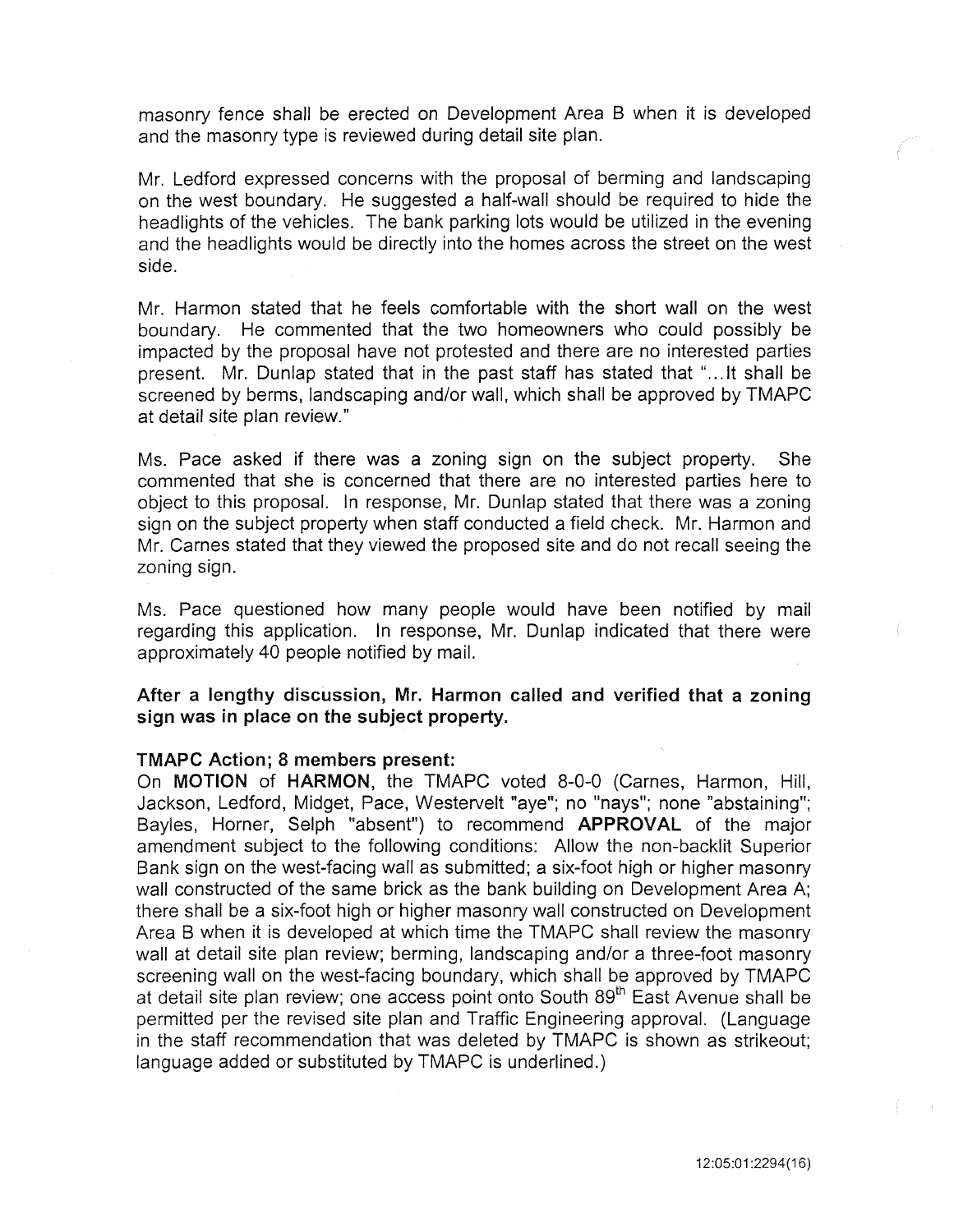## Legal Description for PUD-390-A:

A tract of land, containing 2.75 acres that is part of the S/2, SW/4, SW/4, SE/4 of Section 36, T-19-N, R-13-E, IBM, City of Tulsa, Tulsa County, State of Oklahoma, said tract of land being described as follows, to-wit: beginning at a point, that is the Southwest corner of the SE/4, of said Section 36, thence N 00°05'54" W along the Westerly line of said SE/4 for 300.00', thence N 89°59'40" E and parallel to the Southerly line of Section 36 for 400.00', thence S 00°05'54" E and parallel to the Westerly line of the SE/4 for 300.00' to a point on the Southerly line of Section 36, thence S 89°59'40" W along the Southerly line of Section 36 for 400.00' to the Point of Beginning of said tract of land, and located on the northeast corner of East 61<sup>st</sup> Street South and South 89<sup>th</sup> East Avenue, Tulsa, Oklahoma, From OL/PUD-390 (Office Low Intensity District/Planned Unit Development) To OL/PUD-390-A (Office Low Intensity District/Planned Unit Development).

#### \* \* \* \* \* \* \* \* \* \* \* \*

## OTHER BUSINESS:

#### APPLICATION NO.: PUD-656 DETAIL SITE PLAN

Applicant: Ricky Jones (PD-18) (CD-8)

Location: 6217 South Mingo Road

## Staff Recommendation:

The applicant is requesting detail site plan approval for an existing building. The Planned Unit Development for this site was just recently approved for a 31,000 square foot maximum building with uses of "only fabricating and assemblage of gauges, valves, packers, plugs and related down hole oil well service tools as would be included within Use Unit 25. Casting or forging is prohibited. All fabricating and assemblage shall be conducted inside the existing building."

The site plan, as submitted, meets all the development standards of the Planned Unit Development in which it is located. Staff recommends APPROVAL of the site plan submitted.

## TMAPC Comments:

Ms. Pace (inaudible).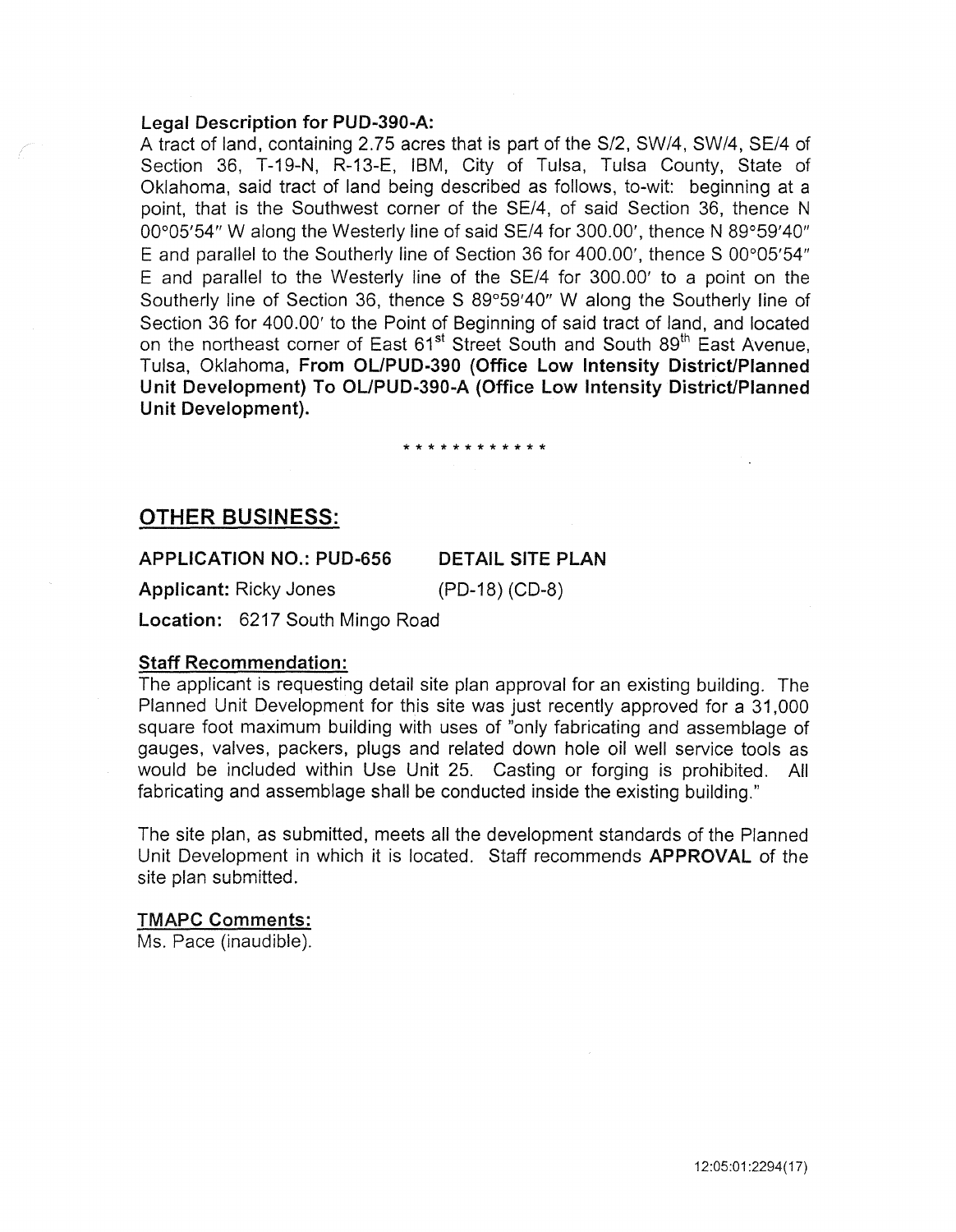Mr. Harmon asked why the TMAPC is approving something that is already in existence. In response, Ricky Jones, Tanner Consulting, 5323 South Lewis Avenue, Tulsa, Oklahoma 74105, stated that the Zoning Code requires this. He explained that the PUD triggered the new PUD site plan, landscaping plan and plat waiver. He admitted that it is merely academic because the building would not be changed, but these steps are necessary in order to obtain an occupancy permit.

## There were no interested parties wishing to speak.

## TMAPC Action; 8 members present:

On MOTION of HARMON, TMAPC voted 8-0-0 (Carnes, Harmon, Hill, Jackson, Ledford, Midget, Pace, Westervelt "aye"; no "nays"; none "abstaining"; Bayles, Horner, Selph "absent") to APPROVE the detail site plan for PUD-656 as recommended by staff.

#### \* \* \* \* \* \* \* \* \* \* \* \*

## Commissioners' Comments:

Mr. Westervelt stated that he received a letter from Councilor Art Justis requesting that the TMAPC restudy the east Tulsa area (which has been restudied several times) to consider changing the Medium-low Intensity plan designation adjacent to the Albertson's warehouse to Low-Intensity use only.

Mr. Westervelt stated that normally the TMAPC prefers that the City Council, as a whole, make this type of request, unless the TMAPC members have no objection to having a brief study.

Mr. Midget reminded the TMAPC of their policy regarding individual requests from the City Council. He suggested that Councilor Justis be advised that requests are to come from the full City Council.

Mr. Westervelt agreed and indicated that he would discuss this with Mr. Stump and Councilor Justis.

\* \* \* \* \* \* \* \* \* \* \* \*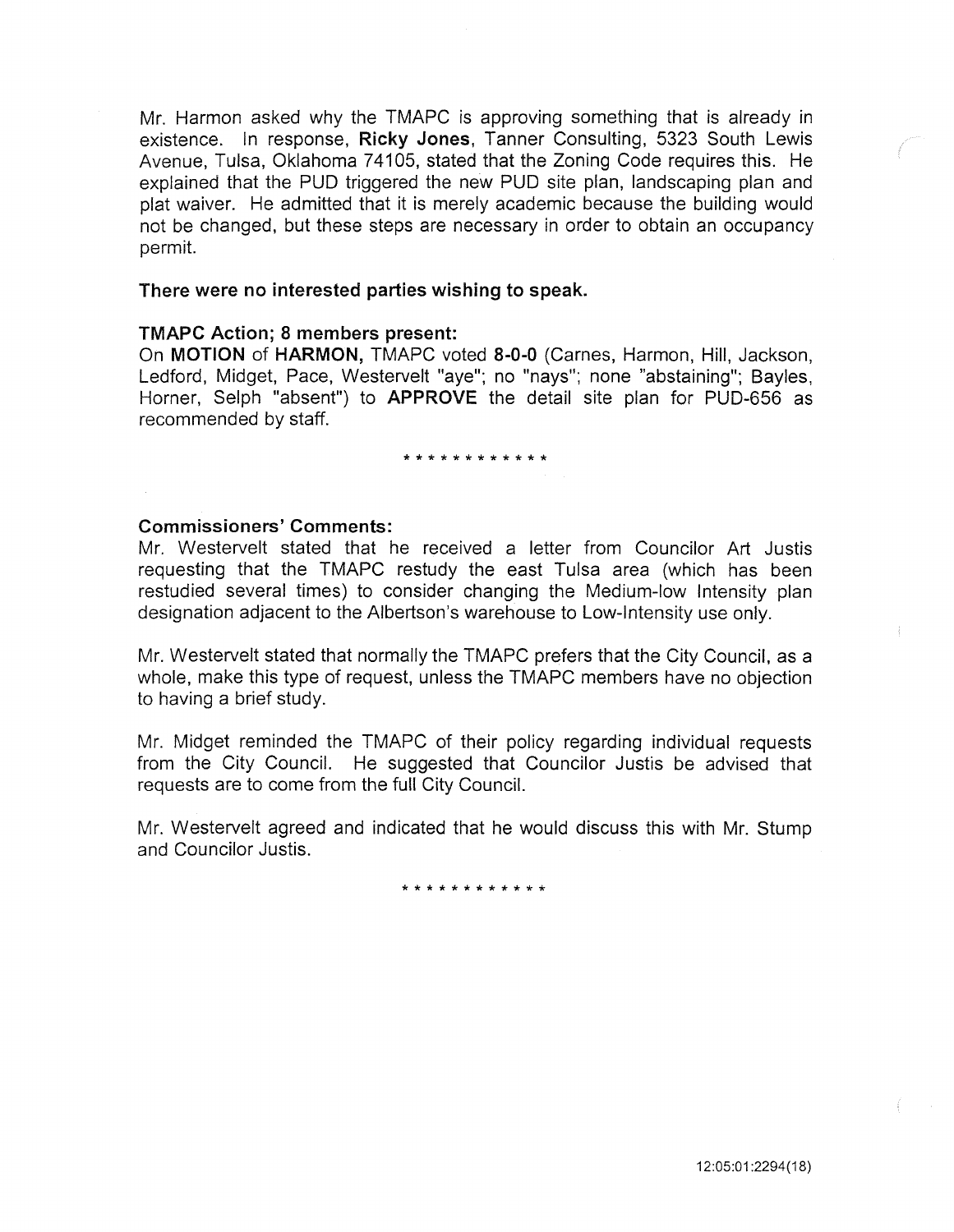There being no further business, the Chairman declared the meeting adjourned at 2:30 p.m.

Date Approved: <u>(2 - 2002</u>

Chairman

Mary E.  $\hat{\mathcal{O}}$  $ATTES<sub>1</sub>$ Secretary